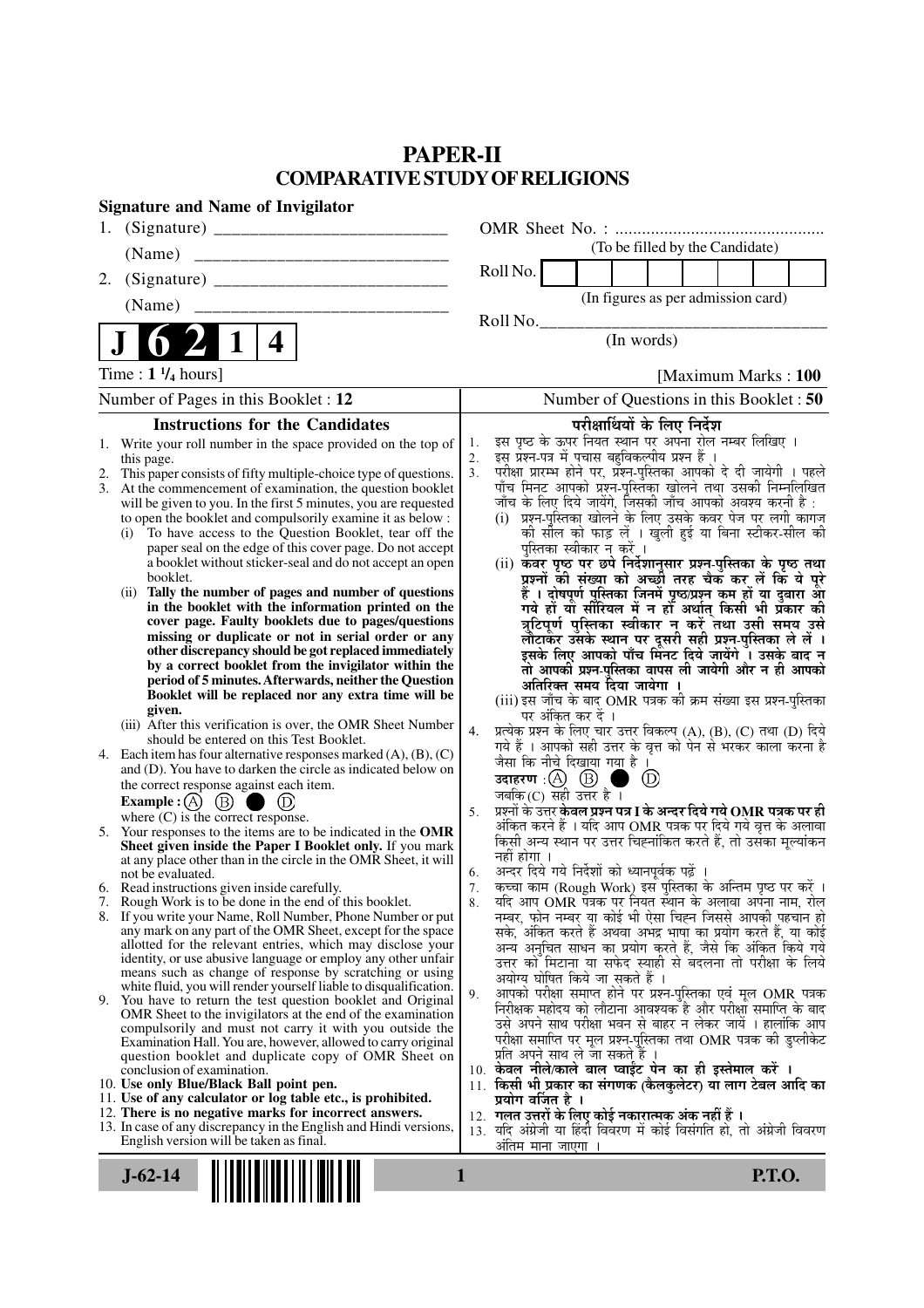### **COMPARATIVE STUDY OF RELIGIONS**

**Paper – II** 

- **Note :** This paper contains **fifty (50)** objective type questions of **two (2)** marks each. **All** questions are compulsory.
- **1.** Primitive people did not believe in
	- (A) Monotheism (B) Magic
	- (C) Totemism (D) Shamanism
- **2.** Religion is nothing to do with
	- (A) Morality (B) Sacraments
	- (C) Mysticism (D) Rationalism
- **3.** Who was the exponent of Religionswissenschaft ?
	- (A) Margret Smith
	- (B) Max Weber
	- (C) Joseph M. Kitagawa
	- (D) Max Muller
- **4.** Find out the correct order :
	- (A) Animism, Monotheism, Polytheism, Naturalism.
	- (B) Polytheism, Naturalism, Animism, Monotheism.
	- (C) Monotheism, Polytheism, Naturalism, Animism.
	- (D) Animism, Naturalism, Polytheism, Monotheism.
- **5.** Match the following and identify the correct choice :

|     | List-I   |    |                              | List -II |  |
|-----|----------|----|------------------------------|----------|--|
|     | a. Jains |    | I. Tripitaks                 |          |  |
|     | b. Jews  |    | II. Hadith                   |          |  |
|     |          |    | c. Buddhists III. Agams      |          |  |
|     |          |    | d. Muslims IV. Old Testament |          |  |
|     | Codes:   |    |                              |          |  |
|     | a        | b  | $\mathbf c$                  | d        |  |
| (A) | IV       | Ш  | H                            | T        |  |
| (B) | $\rm II$ | L  | IV                           | Ш        |  |
| (C) | Ш        | IV | I                            | H        |  |
|     | $\bf{I}$ |    | П                            | 1V       |  |
|     |          |    |                              |          |  |

- **6.** Phenomenology of religion deals with
	- (A) Hermeneutics of religion
	- (B) Cosmology of religion
	- (C) Manifestation of religion
	- (D) Philosophy of religion
- **7.** Who propounded the idea of Numinous ?
	- (A) Mircea Eliade (B) Rudolf Otto
	- $(C)$  Sigmund Freud $(D)$  William James
- **8.** Match the followings and identify the correct match :

|    | List-I                                                               |              |              |                                   | List-II                                   |                                         |  |  |  |  |
|----|----------------------------------------------------------------------|--------------|--------------|-----------------------------------|-------------------------------------------|-----------------------------------------|--|--|--|--|
|    |                                                                      |              |              | a. E.B. Tylor I. The Golden Bough |                                           |                                         |  |  |  |  |
|    |                                                                      |              |              |                                   | b. M. Weber II. The Sacred and<br>Profane |                                         |  |  |  |  |
|    |                                                                      |              |              |                                   |                                           | c. Mircea Eliade III. Primitive Culture |  |  |  |  |
|    | d. James<br>Frazer                                                   |              |              |                                   | IV. Sociology of<br>Religion              |                                         |  |  |  |  |
|    | <b>Codes:</b>                                                        |              |              |                                   |                                           |                                         |  |  |  |  |
|    |                                                                      | a            | b            |                                   | $\mathbf{C}$                              | d                                       |  |  |  |  |
|    | $(A)$ III                                                            |              | $\mathbf{I}$ |                                   | $\mathbf{I}$                              | I                                       |  |  |  |  |
|    | $(B)$ I                                                              |              | Ш            |                                   | $\mathbf{I}$                              | IV                                      |  |  |  |  |
|    | $(C)$ IV                                                             |              | H            |                                   | Ш                                         | I                                       |  |  |  |  |
|    | (D)                                                                  | $\mathbf{I}$ | L            |                                   | IV                                        | Ш                                       |  |  |  |  |
|    |                                                                      |              |              |                                   |                                           |                                         |  |  |  |  |
| 9. | The first and most ancient scripture<br>among the Vedic Samhitas, is |              |              |                                   |                                           |                                         |  |  |  |  |
|    | (A)                                                                  | Rigveda      |              |                                   |                                           | (B) Yajurveda                           |  |  |  |  |
|    |                                                                      | (C) Sāmveda  |              |                                   |                                           | (D) Atharvaveda                         |  |  |  |  |
|    |                                                                      |              |              |                                   |                                           |                                         |  |  |  |  |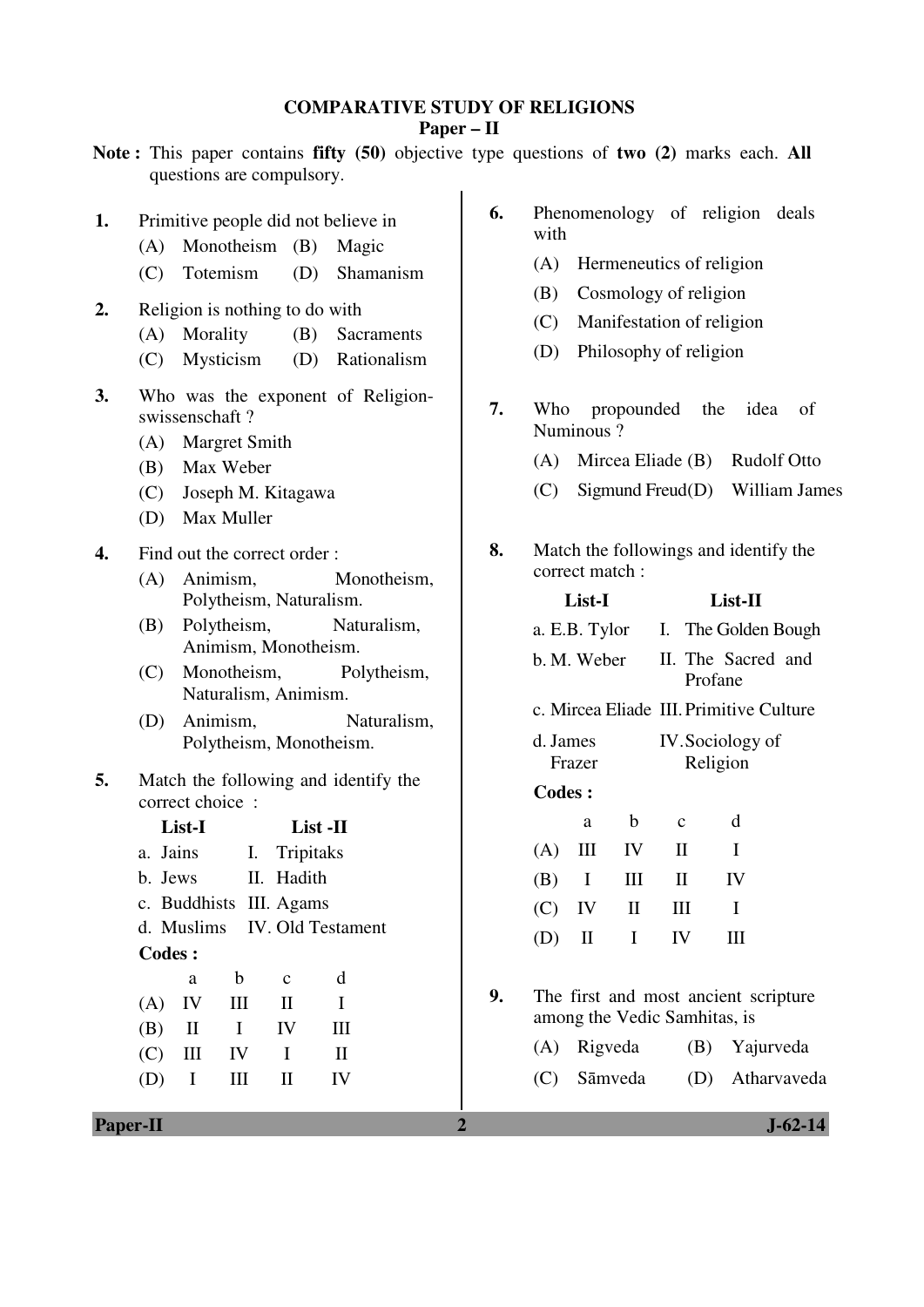# धर्मों का तुलनात्मक अध्ययन ¯ÖÏ¿®Ö¯Ö¡Ö **– II**

 $\hat{h}$ र्वेश : इस प्रश्नपत्र में पचास (50) बहु-विकल्पीय प्रश्न हैं । प्रत्येक प्रश्न के **दो (2**) अंक हैं । सभी प्रश्न अनिवार्य हैं ।

|    | विश्वास नहीं था ?                                                                  |                             | v.  | हे ?        |                        |                               | $\sim$ 11-121/71-1991 1-71/1-171/1/1  |              |
|----|------------------------------------------------------------------------------------|-----------------------------|-----|-------------|------------------------|-------------------------------|---------------------------------------|--------------|
|    | (A)<br>एकसत्तावाद                                                                  | (B)<br>जादू                 |     | (A)         |                        |                               | धर्म की शब्दार्थ-मीमांसा              |              |
|    | टोटमवाद<br>(C)                                                                     | शामानीवाद<br>(D)            |     | (B)         |                        | धर्म का सृष्टि विज्ञान        |                                       |              |
|    |                                                                                    |                             |     | (C)         |                        | धर्म की अभिव्यक्ति            |                                       |              |
| 2. | निम्नलिखित में से धर्म का किससे सम्बन्ध नहीं है ?                                  |                             |     | (D)         |                        | धर्म का दर्शन                 |                                       |              |
|    | नैतिकता<br>(A)                                                                     | (B) धर्म संस्कार            |     |             |                        |                               |                                       |              |
|    | (C)<br>रहस्यवाद                                                                    | (D) तर्कणावाद               | 7.  |             |                        |                               | देवत्व सम्बन्धी विचार का प्रतिपादन    |              |
| 3. | रिलीजन स्विस्सनशाफ्ट का व्याख्याकार कौन था ?                                       |                             |     | किया ?      |                        |                               |                                       |              |
|    | माग्रेट स्मिथ<br>(A)                                                               |                             |     | (A)         |                        |                               | मिरसिया इलियाडे (B)                   | रूडो         |
|    | मैक्स वेबर<br>(B)                                                                  |                             | (C) |             |                        | सिग्मंड फ्रायड (D)            | विलि                                  |              |
|    | जोसफ एम. किटागवा<br>(C)                                                            |                             |     |             |                        |                               |                                       |              |
|    | (D)<br>मैक्स मूलर                                                                  |                             | 8.  |             |                        |                               | निम्नलिखित को सुमेलित कीजिए उ         |              |
|    |                                                                                    |                             |     |             | उत्तर की पहचान कीजिए : |                               |                                       |              |
| 4. | निम्नलिखित में से सही क्रम वाले समूह का<br>चयन कीजिए :                             |                             |     | सूची-I      |                        |                               | सूची-II                               |              |
|    | जीववाद, एकेश्वरवाद, बहुदेववाद, प्रकृतिवाद<br>(A)                                   |                             |     |             |                        | a. ई.बी. टाइलर I. द गोल्डन बो |                                       |              |
|    | बहुदेववाद, प्रकृतिवाद, जीववाद, अद्वैतवाद<br>(B)                                    |                             |     | b. एम. वेबर |                        | II. द सेक्रेड एण्ड            |                                       |              |
|    | (C) एकेश्वरवाद, बहुदेववाद, प्रकृतिवाद, जीववाद                                      |                             |     | c. मिरसिया  |                        | III. प्रिमीटिव कल्च           |                                       |              |
|    | जीववाद, प्रकृतिवाद, बहुदेववाद, एकेश्वरवाद<br>(D)                                   |                             |     | एलियाडे     |                        |                               |                                       |              |
|    |                                                                                    |                             |     |             |                        |                               | d. जेम्स फ्रेज़र IV. सोशियालोजी       |              |
| 5. | निम्नलिखित को सुमेलित कीजिए और सही                                                 |                             |     |             |                        |                               | रिलीज़न                               |              |
|    | उत्तर की पहचान कीजिए :                                                             |                             |     | कूट :       |                        |                               |                                       |              |
|    | सूची-I                                                                             | सूची-II                     |     |             | a                      | $\mathbf b$                   | $\mathbf{C}$                          | $\mathbf d$  |
|    | जैन<br>a.                                                                          | त्रिपिटक<br>I.              |     | (A)         | Ш                      | IV                            | $\mathbf{I}$                          | $\mathbf I$  |
|    | यहूदी<br>b.                                                                        | हदीस<br>П.                  |     | (B)         | $\bf{I}$               | III                           | $\mathbf{I}$                          | IV           |
|    | बौद्ध<br>$\mathbf{C}$ .                                                            | Ш.<br>आगम                   |     |             | $(C)$ IV               | $\mathbf{II}$                 | $\rm III$                             | $\mathbf{I}$ |
|    | d.                                                                                 | मुस्लिम IV. ओल्ड टैस्टामेंट |     | (D)         | $\mathbf{I}$           | $\mathbf{I}$                  | IV                                    | $\rm III$    |
|    | कूट :                                                                              |                             |     |             |                        |                               |                                       |              |
|    | $\mathbf b$<br>$\mathbf c$<br>a                                                    | d                           | 9.  |             |                        |                               | वेद संहिताओं में यह प्रथम एवं प्राचीन |              |
|    | IV<br>$\rm III$<br>(A)<br>$\mathbf{I}$<br>(B)<br>$\mathbf{I}$<br>$\mathbf I$<br>IV | $\mathbf I$<br>Ш            |     | है          |                        |                               |                                       |              |
|    | (C)<br>$\mathop{\rm III}$<br>IV<br>$\mathbf I$                                     | $\mathop{\rm II}\nolimits$  |     |             | (A) ऋग्वेद             |                               | (B)                                   | यजुर्वे      |
|    | $\rm III$<br>(D)<br>$\mathbf I$<br>$\mathbf{I}$                                    | IV                          |     |             | (C) सामवेद             |                               | (D)                                   | अथव          |

**1.** आदि मानव को निम्नलिखित में से किस पर <mark>| 6.</mark> धर्म के घटना-क्रिया-विज्ञान का किससे सम्बन्ध

- 
- 
- $\overline{\rm m}$  प्रतिपादन किसने
	- (B) रूडोल्फ ओट्टो
		- $\overline{\mathrm{D}}$ ) विलियम जेम्स
- $\Phi$ जीजिए और सही

|    | सूचा-1      |              |              | सूचा-11               |                                                |  |  |  |
|----|-------------|--------------|--------------|-----------------------|------------------------------------------------|--|--|--|
|    |             |              |              |                       | a. ई.बी. टाइलर    I.     द गोल्डन बो           |  |  |  |
|    | b. एम. वेबर |              |              |                       | II. द सेक्रेड एण्ड प्रोफेन                     |  |  |  |
|    | c. मिरसिया  |              |              | III.  प्रिमीटिव कल्चर |                                                |  |  |  |
|    |             | एलियाडे      |              |                       |                                                |  |  |  |
|    |             |              |              |                       | d. जेम्स फ्रेजर     IV.  सोशियालोजी ऑफ         |  |  |  |
|    |             |              |              | रिलीज़न               |                                                |  |  |  |
|    | कूट :       |              |              |                       |                                                |  |  |  |
|    |             | a            | $\mathbf b$  | $\mathbf{C}$          | d                                              |  |  |  |
|    | (A)         |              | III IV       | $\mathbf{I}$          | $\mathbf I$                                    |  |  |  |
|    |             | $(B)$ I      | Ш            | $\mathbf{I}$          | $\mathbf{I}$                                   |  |  |  |
|    |             | $(C)$ IV     | $\mathbf{I}$ | $\mathop{\rm III}$    | $\mathbf I$                                    |  |  |  |
|    | (D)         | $\mathbf{I}$ | $\bf{I}$     | IV                    | Ш                                              |  |  |  |
|    |             |              |              |                       |                                                |  |  |  |
| 9. |             |              |              |                       | वेद संहिताओं में यह प्रथम एवं प्राचीनतम ग्रन्थ |  |  |  |
|    | है          |              |              |                       |                                                |  |  |  |
|    |             | (A) ऋग्वेद   |              |                       | (B) यजुर्वेद                                   |  |  |  |
|    |             | (C) सामवेद   |              |                       | (D) अथर्ववेद                                   |  |  |  |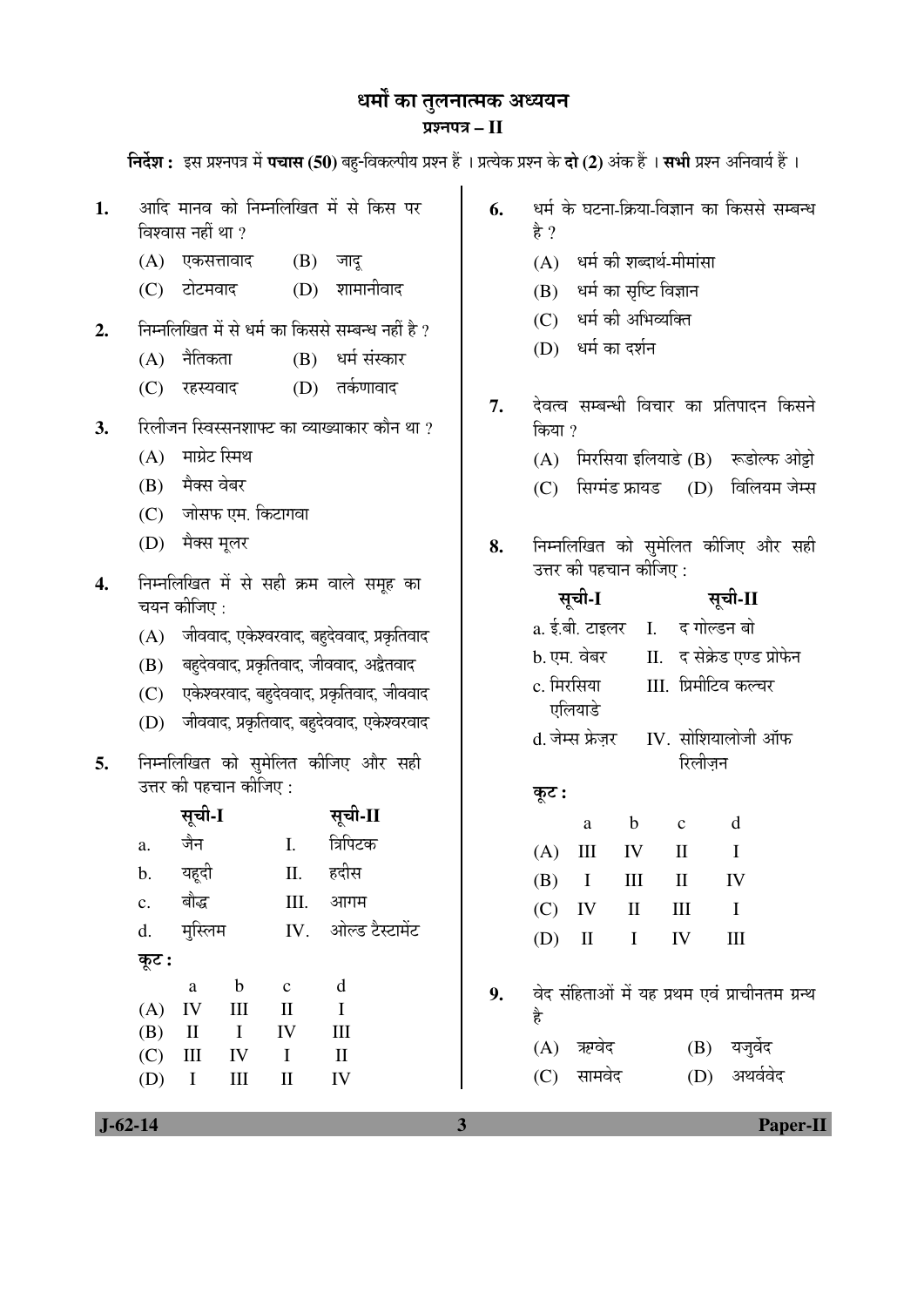- **10.** This metre is found in the Vedas
	- (A) Gāyatri (B) Soratha
	- (C) Dohā (D) Savaiya
- **11.** These scriptures lead spiritualism
	- (A) Sanskrit dramas
	- (B) Upanishads
	- (C) Smritis
	- (D) Kalpsūtras texts
- **12.** Ashtang Yoga is related to this system of Philosophy
	- (A) Nyaya Philosophy
	- (B) Yoga Philosophy
	- (C) Vaisheshik Philosophy
	- (D) Meemānsā Philosophy
- **13.** Shantiparva and Vanparva are the chapters of
	- (A) Ramayan (B) Mahabharat
	- (C) Vidurniti (D) Panchatantra
- **14.** This saint was deadly against the idol worship in the medieval period
	- $(A)$  Kabirdas  $(B)$  Sūrdās
	- (C) Meerābāi (D) Tulsidās
- **15.** The founder of Arya Samaj was
	- (A) Rājā Rām Mohan Roy
	- (B) Keshava Chandra Sen
	- (C) Col.Alcolt
	- (D) Swāmi Dayānand Saraswati
- 16. Twenty third Tirthankara of Jainism is
	- $(A)$  Mahāvīra  $(B)$  Rsabhadeva
	- (C) Pārśvanātha (D) Neminātha
- 17. Thirtharikara Mahāvira attained 'Supreme Knowledge' in the bank of river
	- (A) Gangā (B) Rjubalukā
	- (C) Narmadā (D) Kaveri
- **Paper-II** J-62-14
- **18.** The first Text among the Agamas of Jainism is
	- (A) Tattvarthasūtra
	- (B) Kalpsūtra
	- $(C)$   $\bar{A}$ cārā ngasūtra
	- (D) Vipākasūtra
- **19.** The Vallavi Āgama Vācanā was held in the Chairmanship of
	- (A) Sanghasenagani
	- (B) Sthūlabhadra
	- (C) Bhadrabāhu
	- (D) Devardhigani K samā srama na
- **20.** The actual meaning of the 'Anuvratas' in Jainism is
	- (A) Vows for Women
	- (B) Vows for Householders
	- (C) Vows of Atoms
	- (D) Vows for Monks
- **21.** Which one of the following is correctly matched ?
	- (A) Bandha Six substances
	- (B) Darshana Four Dānas
	- (C) Nirjarā Seven
		- fundamentals
	- (D) Abhaya Ratnatraya
- 22. The famous Ranakapur Jaina Temple is situated in
	- (A) Madhya Pradesh
	- (B) Gujarat
	- (C) Rajasthan
	- (D) Karnataka
- **23.** Gautama Siddhartha was born at
	- (A) Kusinārā (B) Sāvatth
	- (C) Lumbini (D) Kapilavatthu
- **24.** Ancient texts of Buddhism are called
	- (A) Āgama (B) Tipitaka
	- (C) Mahākāvya (D) Smriti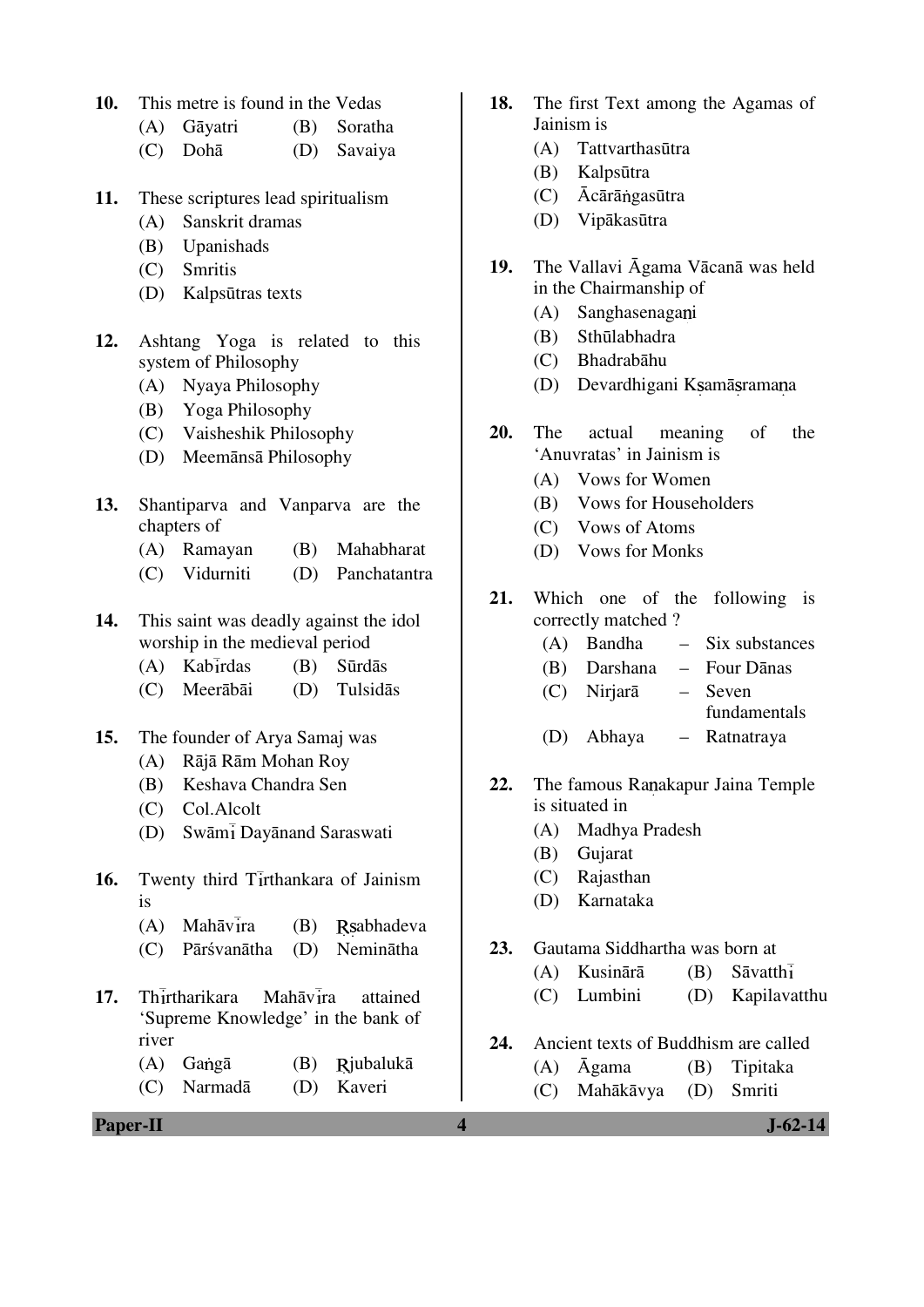| 10.           |     | यह छन्द वेदों में मिलता है                     |     |                                     | 18. | जैनधर्म के आगम ग्रन्थों में यह ग्रन्थ प्रथम है   |
|---------------|-----|------------------------------------------------|-----|-------------------------------------|-----|--------------------------------------------------|
|               |     | (A) गायत्री                                    |     | $(B)$ सोरठा                         |     | (A)   तत्त्वार्थ सूत्र<br>$(B)$ कल्पसूत्र        |
|               |     | $(C)$ दोहा                                     |     | $(D)$ सवैय्या                       |     | आचारांगसूत्र<br>(D) विपाकसूत्र<br>(C)            |
| 11.           |     | ये ग्रन्थ आध्यात्मिकता के संवाहक हैं           |     |                                     | 19. | वल्लभी आगम वाचना इनकी अध्यक्षता में हुई          |
|               |     | (A) संस्कृत नाटक                               |     | (B) उपनिषदें                        |     | थी                                               |
|               | (C) | स्मृति ग्रन्थ (D) कल्पसूत्र ग्रन्थ             |     |                                     |     | (A) संघसेनगणी                                    |
|               |     |                                                |     |                                     |     | (B)<br>स्थूलभद्र                                 |
| 12.           |     | अष्टाङ्गयोग का सम्बन्ध इस दर्शन से है          |     |                                     |     | (C)<br>भद्रबाहु                                  |
|               |     | (A) न्यायदर्शन                                 |     | (B) योगदर्शन                        |     | (D) देवर्धिगणी क्षमाश्रमण                        |
|               | (C) | वैशेषिक दर्शन (D) मीमांसा दर्शन                |     |                                     |     |                                                  |
|               |     |                                                |     |                                     | 20. | जैनधर्म में 'अणुव्रत' का वास्तविक आशय है         |
|               |     | 13. शान्तिपर्व एवं वनपर्व अध्याय हैं, इसके     |     |                                     |     | महिलाओं के लिए व्रत<br>(A)                       |
|               | (A) | रामायण                                         | (B) | महाभारत                             |     | (B) गृहस्थों के लिए व्रत                         |
|               | (C) | विदुरनीति                                      |     | (D) पञ्चतन्त्र                      |     | (C) अणु के व्रत                                  |
|               |     |                                                |     |                                     |     | (D) साधुओं के लिए व्रत                           |
| 14.           | थे  | मध्यकाल में ये सन्त मूर्तिपूजा के कट्टर विरोधी |     |                                     |     |                                                  |
|               |     | (A) कबीरदास                                    |     | (B) सूरदास                          | 21. | अधोलिखित में से कौन-सा मिलान सही है ?            |
|               | (C) | मीराबाई                                        |     | (D) तुलसीदास                        |     | (A)<br>बन्ध<br>– छह द्रव्य                       |
|               |     |                                                |     |                                     |     | दर्शन<br>(B)<br>– चार दान                        |
| 15.           |     | आर्यसमाज के संस्थापक थे                        |     |                                     |     | निर्जरा<br>– सप्तपदार्थ<br>(C)                   |
|               |     | (A) राजा राममोहन राय                           |     |                                     |     | (D)<br>अभय<br>– रत्नत्रय                         |
|               |     | (B) केशवचन्द्र सेन                             |     |                                     |     |                                                  |
|               | (C) | कर्नल अल्काट                                   |     |                                     | 22. | प्रसिद्ध रणकपुर जैन मंदिर इस प्रदेश में स्थित है |
|               | (D) | स्वामी दयानन्द सरस्वती                         |     |                                     |     | मध्यप्रदेश<br>(A)<br>$(B)$ गुजरात                |
|               |     |                                                |     |                                     |     | कर्नाटक<br>(D)<br>राजस्थान<br>(C)                |
| 16.           |     | जैनधर्म के तेइसवें तीर्थंकर हैं                |     |                                     | 23. | गौतम सिद्धार्थ का जन्म इस स्थान पर हुआ था        |
|               | (A) | महावीर                                         | (B) | ऋषभदेव                              |     | सावत्थी                                          |
|               | (C) | पार्श्वनाथ                                     | (D) | नेमिनाथ                             |     | (A) कुसीनारा<br>(B)<br>(D) कपिलवत्थु             |
|               |     |                                                |     |                                     |     | (C) लुम्बिनी                                     |
| 17.           |     | तीर्थंकर महावीर ने इस नदी के किनारे पर         |     |                                     | 24. | बौद्ध धर्म के प्राचीन ग्रन्थों को कहा जाता है    |
|               |     | केवलज्ञान प्राप्त किया था                      |     |                                     |     | त्रिपिटक<br>(B)<br>(A)<br>आगम                    |
|               | (C) | (A) गंगानदी<br>नर्मदा नदी                      |     | (B) ऋजुबालुका नदी<br>(D) कावेरी नदी |     | (D) स्मृति<br>(C)<br>महाकाव्य                    |
| $J - 62 - 14$ |     |                                                |     |                                     | 5   | Paper-II                                         |
|               |     |                                                |     |                                     |     |                                                  |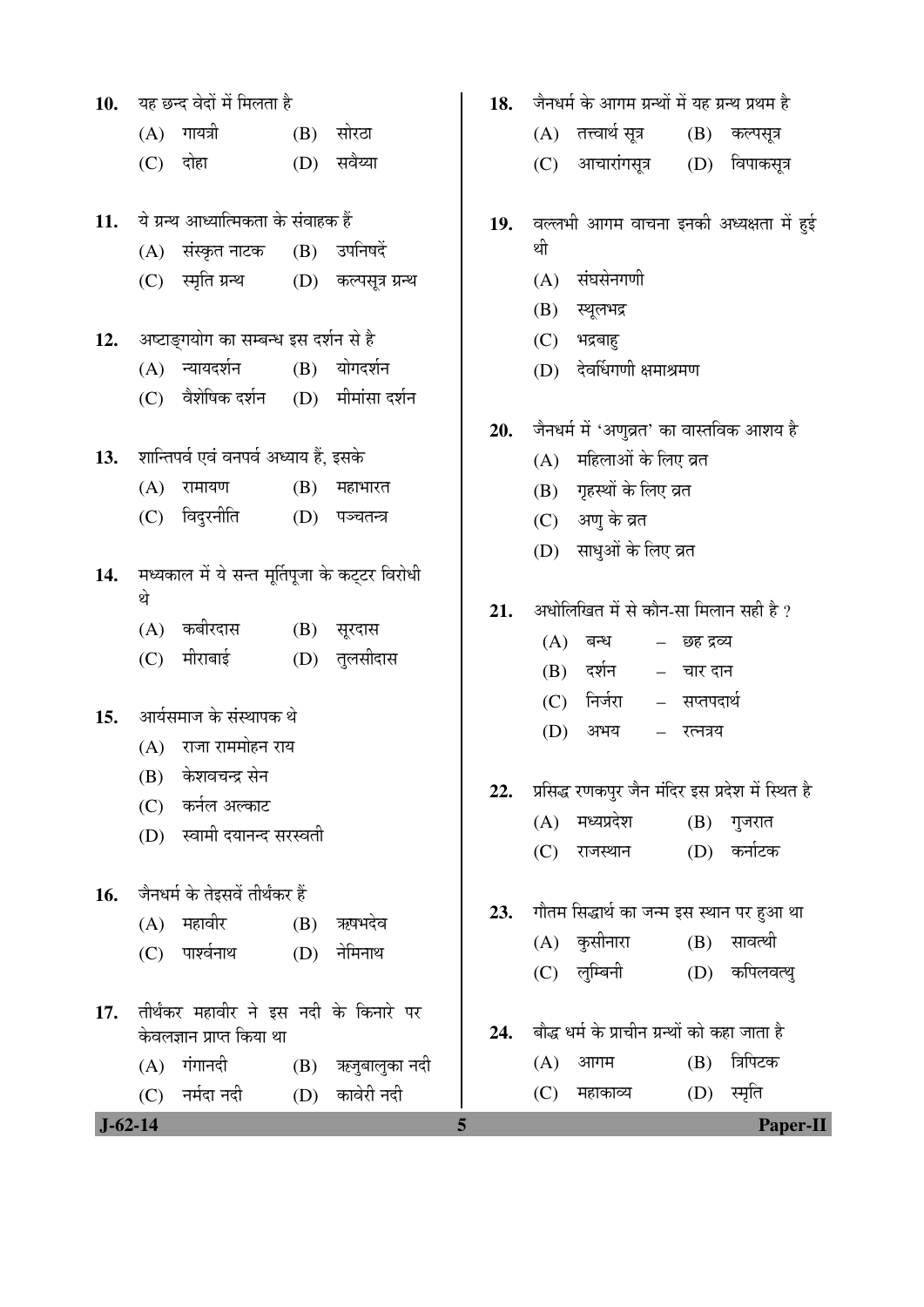- **25.** The famous book of Ācārya Buddhaghosa is
	- (A) Dhammapada
	- (B) Kathāvatthu
	- (C) Milindapraśna
	- (D) Visuddhimagga
- **26.** The number of Śammāvācā in the Astāngikamārga is
	- $(A)$  first  $(B)$  sixth
	- (C) third (D) fifth
- **27.** This principle of Buddhism is also known as 'Cause and effect'
	- (A) Anātmavāda
	- (B) Śūnyavāda
	- (C) Pratityasamutpāda
	- (D) Vijñanavāda
- **28.** The Gāndhāra Art is the combination of
	- (A) Buddhist and Christian Art
	- (B) Greek Art and Buddhist Art
	- (C) Buddhist Art and Islamic Art
	- (D) Jaina Arts and Buddhist Art
- **29.** Zen sect of Buddhism is more popular in
	- (A) Tibet (B) Japan
	- (C) Thailand (D) Korea
- **30.** Match the items of List-I with List-II by identifying the correct one :
	- List-I List-II 1. Mother Theresa 2. Mylopore
	- 3. St. Francis Xavier 4. Kerala
	- 5. St. Thomas Apostle 6. Goa
	- 7. St. Alphonsa 8. Kolkatta Identify the right code :

### **Codes :**

- (A)  $1$  and  $2$  (B)  $3$  and  $8$
- (C)  $5 \text{ and } 6$  (D)  $7 \text{ and } 4$
- **31.** Identify the correct combination of Gospel writers :
	- (A) St. Mark, St. Mathew, St. Luke and St. John.
	- (B) St. Mathew, St. Luke, St. John and St. Jude.
	- (C) St. Mark, St. John, St. Peter and St. Mathew.
	- (D) St. Luke, St. Mark, St Paul and St. Mathew.
- **32.** Identify the correct chronological order of the councils that happened in the history of Christianity :
	- (A) Jerusalem, Nicea, Trent and Vatican II
	- (B) Trent, Jerusalem, Nicea and Vatican II
	- (C) Vatican I, Vatican II, Jerusalem and Nicea
	- (D) Nicea, Trent, Jerusalem, and Vatican II
- **33.** Christ died on the cross at
	- (A) Bethleham
	- (B) Nazareth
	- (C) Golgotta
	- (D) Galilee
- **34.** It is a Book of Old Testament
	- (A) Revelation of St. John
	- (B) Gospel of St. Mathew
	- (C) Exodus
	- (D) Letters of St. Paul to the Hebrens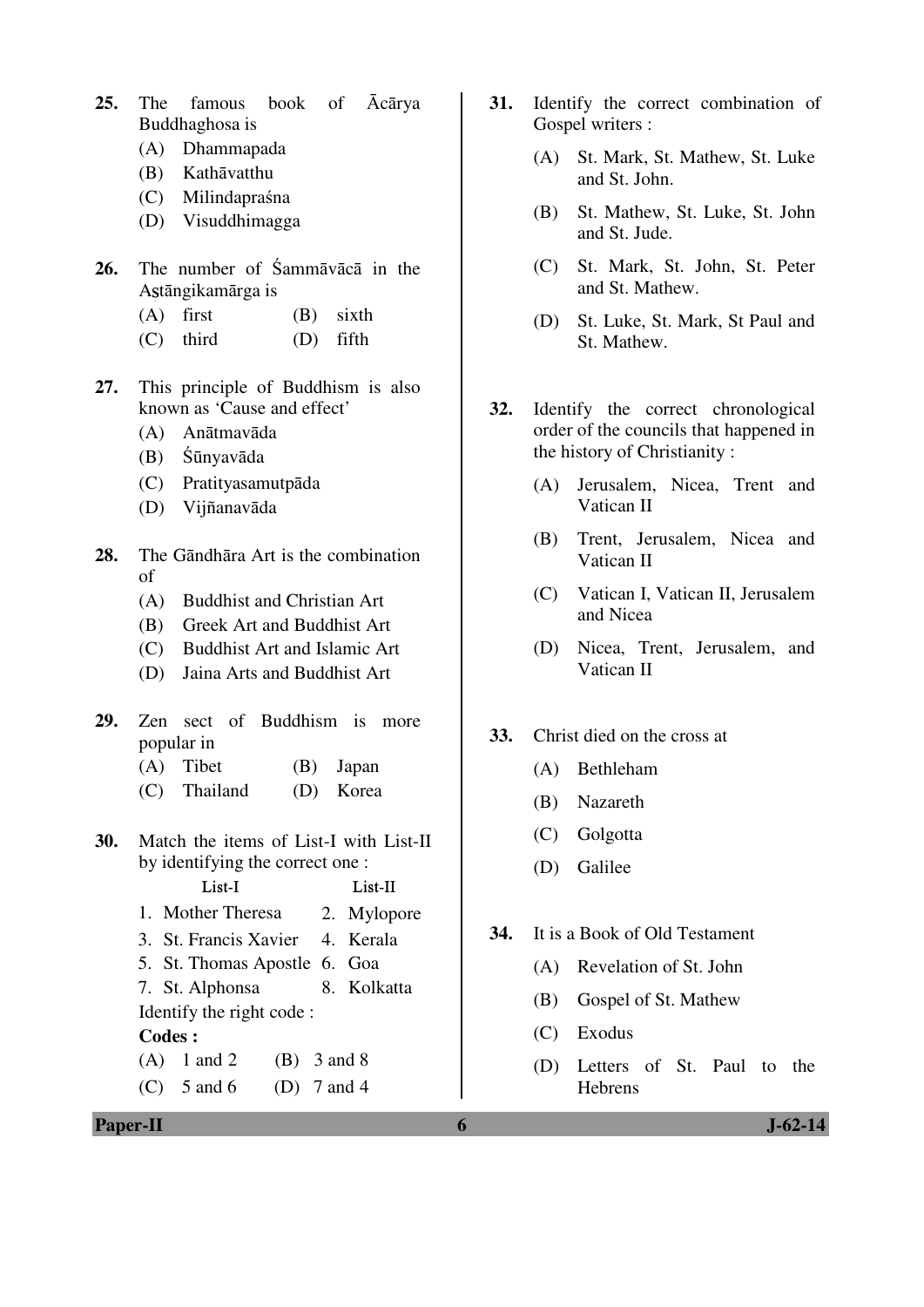- 25. आचार्य बुद्धघोस की प्रसिद्ध रचना है
	- (A) धम्मपद (B) कथावत्थ्
	- (C) मिलिन्दप्रश्न (D) विसद्धिमग्ग
- 26. 'सम्मावाचा' अष्टांगिक मार्ग में इस क्रम पर है
	- $(A)$  ਸ਼ੁथम  $(B)$  छठा
	- (C) ŸÖéŸÖßµÖ (D) ¯ÖÓ"Ö´Ö
- 27. बौद्धधर्म के इस सिद्धान्त को "कारण और कार्य सिद्धान्त'' भी कहा जाता है
	- $(A)$  अनात्मवाद  $(B)$  शुन्यवाद
	- (C) प्रतीत्यसमुत्पाद (D) विज्ञानवाद
- 28. Interation in the only in the fact to
	- $(A)$  बौद्धकला और क्रिश्चियनकला
	- (B) यनानी कला और बौद्धकला
	- (C) बौद्धकला और इस्लामकला
	- (D) जैनकला और बौद्धकला
- 29. बौद्धधर्म का 'जैन सम्प्रदाय' इस देश में अधिक प्रसिद्ध है
	- $(A)$  तिब्बत  $(B)$  जापान
	- (C) थाईलेण्ड (D) कोरिया
- 30. सृची-I को सृची-II के आइटमों से सही मिलान कीजिए $\cdot$

| सूची-I                  | सूची-II        |
|-------------------------|----------------|
| 1 मदर टेरेसा            | 2. मैलापुर     |
| 3. सेंट फ्रांसिस जेवियर | 4. केरल        |
| 5. सेंट थॉमस एपोस्टल    | <u>6. गोवा</u> |
| 7. सेंट एल्फोन्सा       | 8. कोलकात्ता   |
| सही कूट को पहचानिये :   |                |
| कूट :                   |                |
| $(A)$ 1 और 2            | (B) 3 और 8     |
| المستشد المسادون        | $\overline{a}$ |

- (C) 5  $3\frac{1}{10}$  6 (D) 7  $3\frac{1}{10}$  4
- **J-62-14 7 Paper-II**
- 31. गोस्पल के लेखकों के सही युग्म की पहचान कीजिए :
	- $(A)$  सेंट मार्क, सेंट मैथ्यू, सेंट ल्यूक और सेंट जॉन
	- $(B)$  सेंट मैथ्यू, सेंट ल्यूक, सेंट जॉन और सेंट जुड
	- $(C)$  सेंट मार्क, सेंट जॉन, सेंट पीटर और सेंट मैथ्य
	- (D) सेंट ल्युक, सेंट मार्क, सेंट पॉल और सेंट मैथ्य
- 32. ईसाई धर्म के इतिहास में आयोजित परिषदों के सही ऐतिहासिक कम की पहचान करें ।
	- $(A)$  जेरुसलेम, नाइसिया, ट्रेन्ट और वैटिकन II
	- $(B)$  टेन्ट, जैरुसलेम, नाइसिया और वैटिकन II
	- (C) वैटिकन I, वैटिकन II, जेरुसलेम और नाइसिया
	- $(D)$  नाइसिया, टेन्ट, जेरुसलेम और वैटिकन II
- 33. ईसा मसीह की सुली पर यहाँ पर मृत्यु हुई:
	- (A) बैतुल्लहम
	- $(B)$  नाजिरथ
	- $(C)$  गोलगोता
	- (D) गालिली
- 34. यह ओल्ड टेस्टामेन्ट की पुस्तक है:
	- $(A)$  रिवेलेशन ऑफ सेण्ट जॉन
	- (B) गोस्पल ऑफ सेण्ट मैथ्य
	- (C) 'एक्सोडस'
	- $(D)$  सेंटपॉल के पत्र इवरानियों के नाम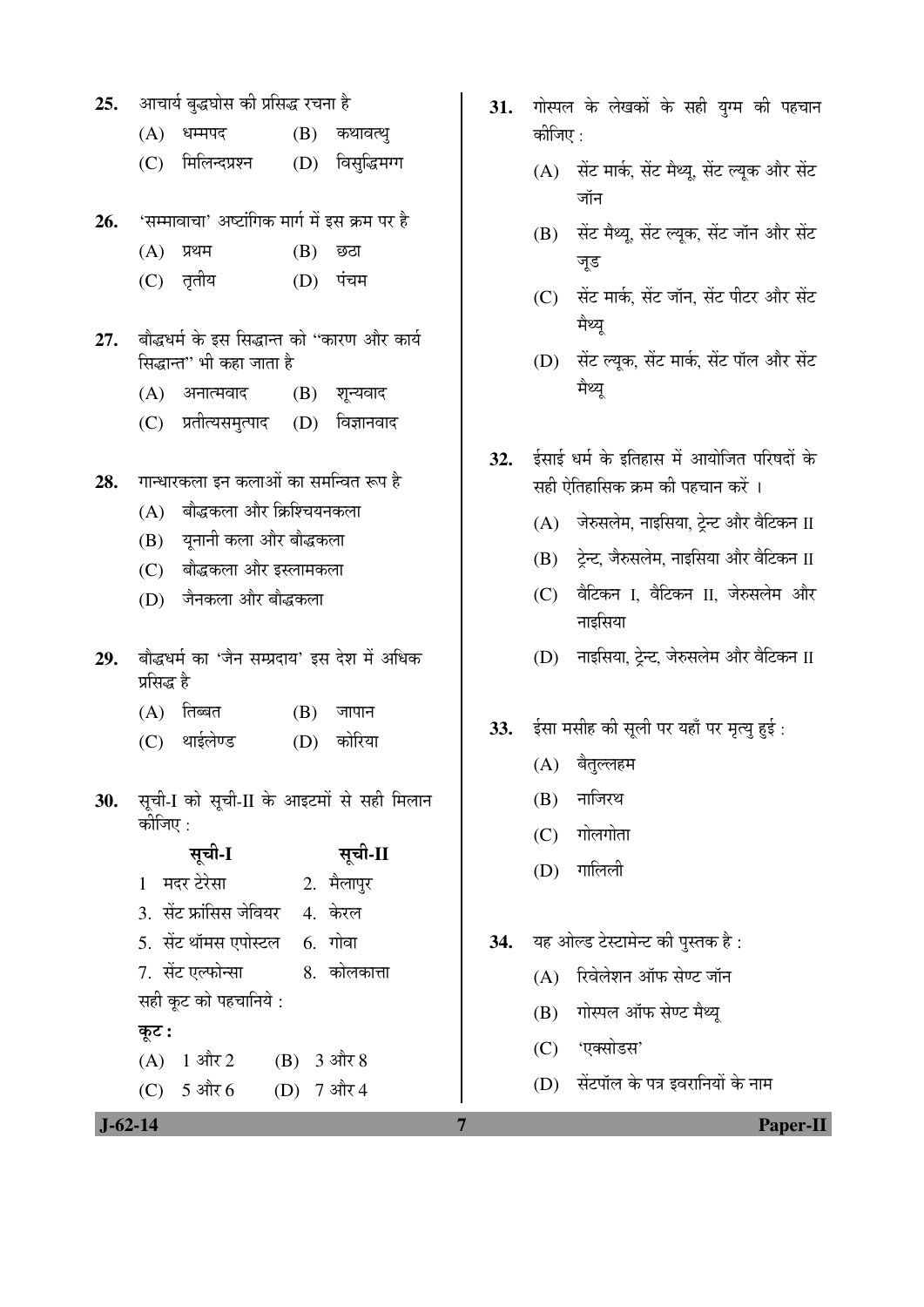- **35.** Protestant church was established by
	- (A) Julius Caesar
	- (B) Martin Luther
	- (C) Saint Paul
	- (D) Martin Luther King
- **36.** Dead body of St. Francis Xavier is preserved in
	- (A) Goa (B) Rome
	- (C) Jerusalem (D) London
- **37.** The Hijra of the Prophet Muhammad took place in
	- (A) 619 (B) 620
	- (C) 621 (D) 622
- **38.** Arrange the following prophets chronologically. Use the code given below :
	- I. Nuh
	- II. Yaqub
	- III. Ismail
	- IV. Ibrahim

 **Codes :**

- (A) III, I, II, IV
- (B) I, IV, III, II
- (C) II, I, III, IV
- (D) II, IV, III, I
- **39.** The daughter of H. Abu Bakr was
	- (A) H. Khadija (B) H. Hafsa
	- (C) H. Zainab (D) H. Aaisha
- **40.** Who of the following ruled for the shortest period of time ?
	- (A) Abu Bakr (B) Umar (C) Uthman (D) Ali
- **41.** Which of the following is not correct matched ?
	- A. Kashfal-Manjub – Syed Ali Hujweri
	- B. Khwaja Moinuddin Chishti – Ajmer
	- C. Imam Ghazali – Fawaid al-Fuwad
	- D. Shah Wali Allah – Hujiatullahil Bāligha
- **42.** The Pre-Islamic period of Arab History is known as the period of
	- (A) Jahiliya
	- (B) Learning
	- (C) Hellenism
	- (D) Scepticism
- **43.** Arrange the following names of the Caliphs chronologically. Use the code given below :
	- I. Uthman
	- II. Ali
	- III. Abu Bakr
	- IV. Umar

Identify the correct code :

#### **Codes :**

- (A) I, IV, III, II
- (B) III, II, I, IV
- (C) III, IV, I, II
- (D) II, III, I, IV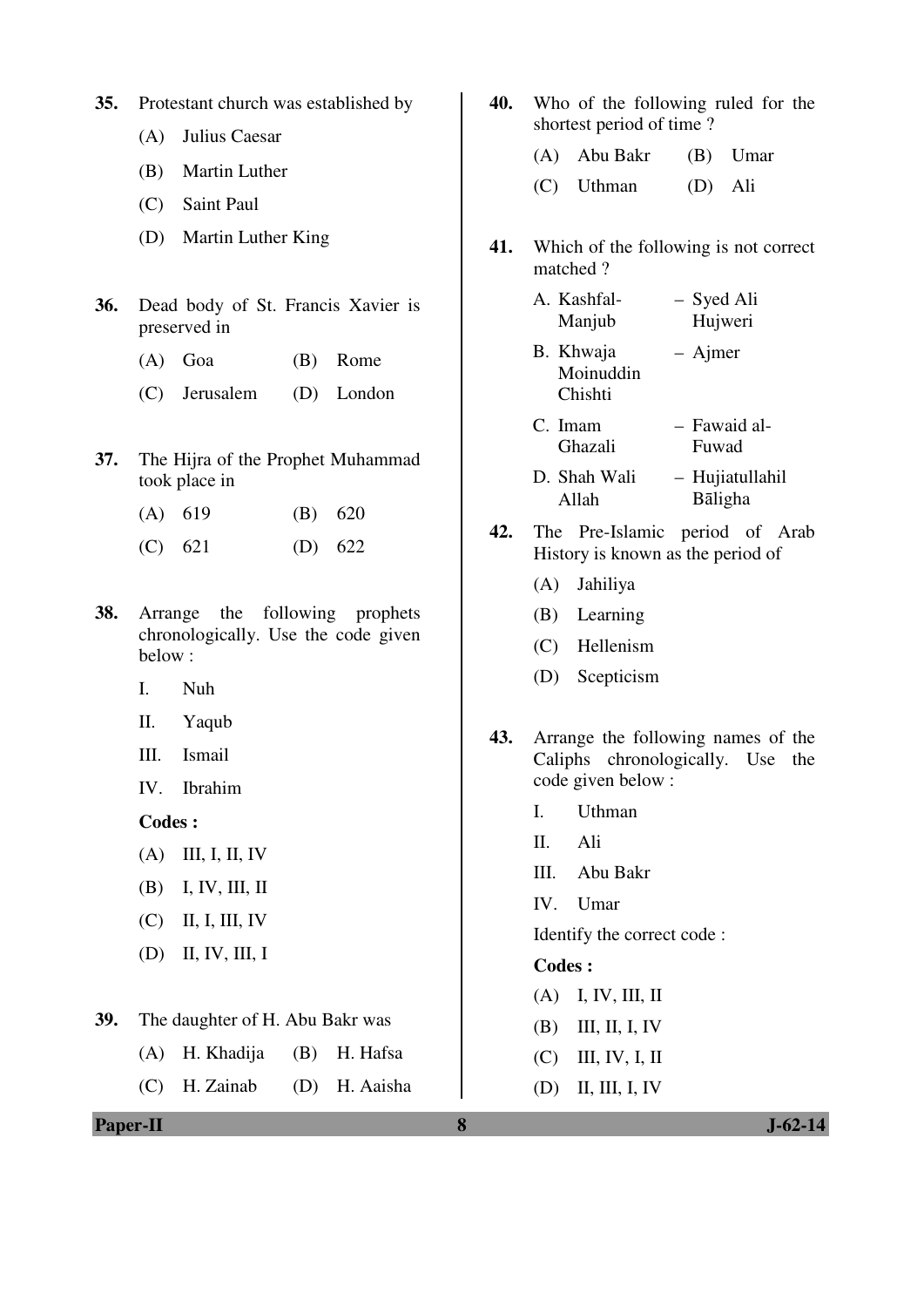- 35. प्रोटेस्टेन्ट चर्च इनके द्वारा स्थापित किया गया था :
	- $(A)$  जुलियस सीज़र
	- $(B)$  मार्टिन लृथर
	- (C) संत पॉल
	- (D) मार्टिन लुथर किंग
- 36. सेंट फ्राँसीस ज़ेवियर का मृतशरीर यहाँ संभाल कर रखा गया है:
	- $(A)$  गोवा  $(B)$  रोम
	- (C) जेरुसलम (D) लंदन
- 37. पैग़म्बर मुहम्मद की हिजरत कब हुई थी ?
	- (A) 619 (B) 620
	- (C) 621 (D) 622
- 38. निम्नलिखित पैगम्बरों को कालक्रम के आधार पर पंक्तिबद्ध समूह की पहचान कीजिए । नीचे दिये हुए कोड का प्रयोग करें :
	- I. नूह
	- II. याकूब
	- III. इस्माईल
	- $IV.$  इब्राहीम
	- $\overline{\phi}$ :
	- (A) III, I, II, IV
	- (B) I, IV, III, II
	- (C) II, I, III, IV
	- (D) II, IV, III, I
- 39. ਜਿਸ लिखित में से ह. अबू बक्र की बेटी थी  $(A)$  ह. खदीजा  $(B)$  ह. हफ्सा

(C) हे. ज़ैनब (D) हे. आएशा

- 40. ਜਿਸਕਿਰਿਕ ਸੇਂ से किस ने सबसे कम समय तक शासन किया था  $\imath$ 
	- $(A)$  अबू बक्र  $(B)$  उमर
	- (C) उस्मान (D) अली
- 41. निम्नलिखित में से कौन-सा मिलान सही नहीं है ?
	- A. कश्फुल महजूब सैय्यद अली हुज्वेरी
	- B. ख्वाजा मुइनु<mark>द्दिन अजमेर</mark> चिश्ती
	- C. इमाम गज़ाली फवाइदुलफुआद
	- D. शाह वलीउल्लाह हुज्जतुल्लाहिलबालिग़ा
- 42. इस्लाम के पूर्व काल को अरब इतिहास में कहा जाता है
	- $(A)$  जाहिलिय्या-काल
	- $(B)$  ज्ञान-काल
	- (C) यवन संस्कृति-काल
	- (D) संदेहवाद-काल
- 43. Tamanan & Framan and an Unita & क्रम में मिलान कीजिए । निम्नांकित कुट का प्रयोग कीजिए :
	- I. उस्मान
	- II. अली
	- III. अबू बक्र
	- IV. उमर
	- सही कूट की पहचान कीजिए :
	- कूट :
	- (A) I, IV, III, II
	- (B) III, II, I, IV
	- (C) III, IV, I, II
	- (D) II, III, I, IV

 **J-62-14 9 Paper-II**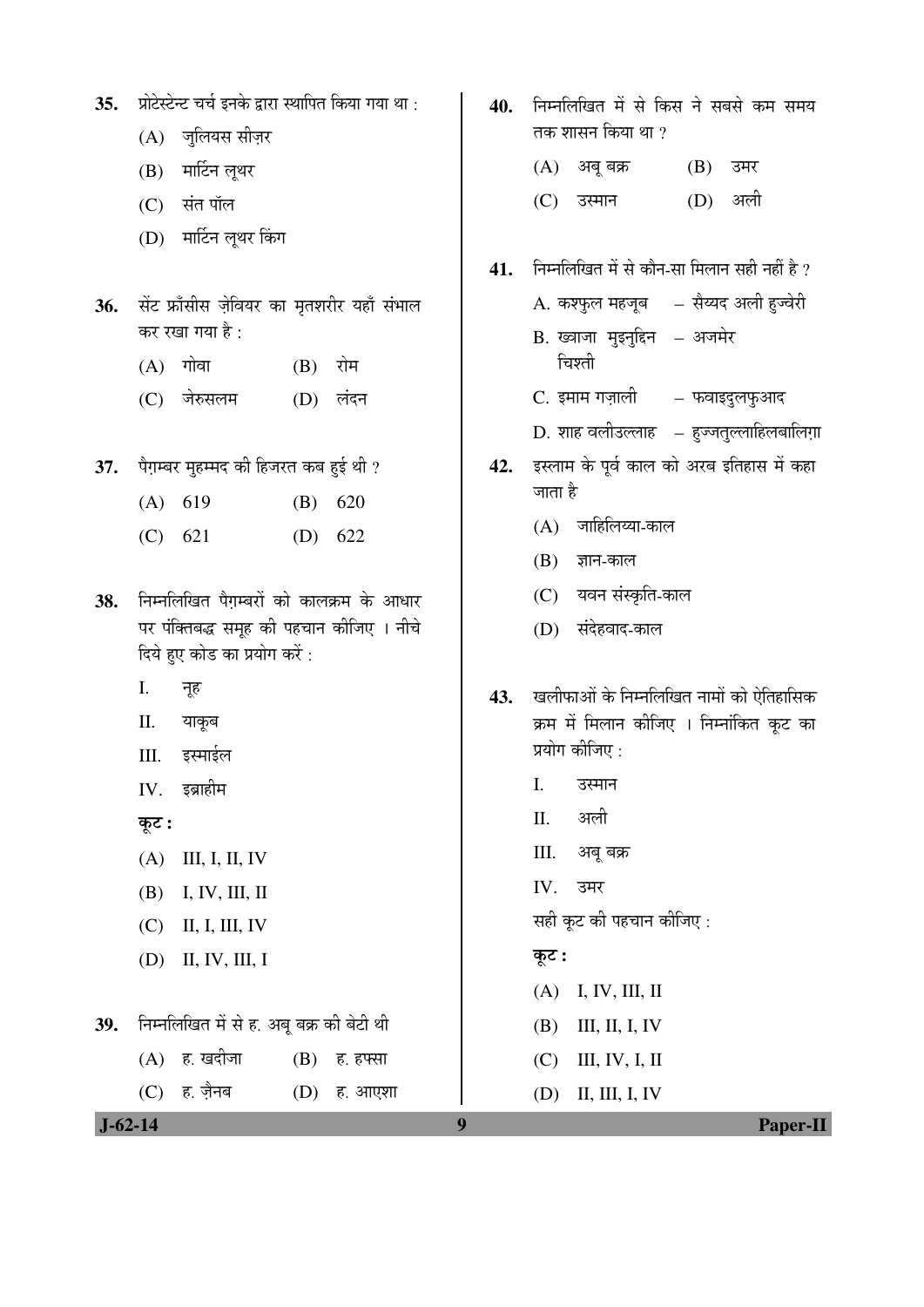| 44.             |     | Bhai Lalo was resident of                                | 48. | Match List-I with List-II and identify<br>combination<br>the<br>correct     |                             |                             |                              | who          |                                      |
|-----------------|-----|----------------------------------------------------------|-----|-----------------------------------------------------------------------------|-----------------------------|-----------------------------|------------------------------|--------------|--------------------------------------|
|                 | (A) | Talwandi Rai Bhoe                                        |     |                                                                             |                             |                             | breathed his last and where? |              |                                      |
|                 | (B) | Kartarpur                                                |     |                                                                             |                             | List-I                      |                              |              | List-II                              |
|                 |     |                                                          |     |                                                                             |                             | a. Hari Singh Nalwa         |                              |              | I. Kiratpur                          |
|                 | (C) | Emnabad                                                  |     |                                                                             |                             |                             |                              |              | b. Guru Hargobind Sahib II. Amritsar |
|                 | (D) | Sultanpur Lodhi                                          |     |                                                                             |                             | c. Guru Arjan Dev           |                              |              | III. Jamraud                         |
|                 |     |                                                          |     |                                                                             |                             | d. Bhai Mani Singh          |                              |              | IV. Lahore                           |
| 45.             |     | Final script of Guru Granth Sahib was                    |     | <b>Codes:</b>                                                               |                             |                             |                              |              |                                      |
|                 |     | written by                                               |     | (A)                                                                         | a<br>$\bf{I}$               | $\mathbf b$<br>$\mathbf{I}$ | $\mathbf{C}$<br>Ш            | d<br>IV      |                                      |
|                 | (A) | Bhai Gurdas                                              |     | (B)                                                                         | $\mathbf I$                 | IV                          | $\mathbf{I}$                 | III          |                                      |
|                 | (B) | <b>Bhai Nand Lal</b>                                     |     | (C)                                                                         | $\mathbf{I}$                | $\bf{I}$                    | III                          | IV           |                                      |
|                 | (C) | <b>Bhai Santhokh Singh</b>                               |     | (D)                                                                         | $\mathop{\rm III}\nolimits$ | $\mathbf I$                 | IV                           | $\mathbf{I}$ |                                      |
|                 | (D) | Bhai Mani Singh                                          | 49. | Match List-I with List-II and find the<br>correct match who was born where? |                             |                             |                              |              |                                      |
|                 |     |                                                          |     |                                                                             |                             | List-I                      |                              |              | List-II                              |
| 46.             |     | Guru Nanak Dev met Vali Kandhari                         |     |                                                                             |                             | a. Bhai Mani Singh          |                              | I.           | Rajauri                              |
|                 | at  |                                                          |     |                                                                             |                             |                             | b. Guru Teph Bahadur         |              | II. Pohuwind                         |
|                 | (A) | Sultanpur                                                |     |                                                                             |                             | c. Baba Dip Singh           |                              |              | III. Amritsar                        |
|                 | (B) | Hasan Abdal                                              |     |                                                                             |                             | d. Baba Banda Singh         |                              |              | IV. Longowal                         |
|                 |     |                                                          |     | <b>Codes:</b>                                                               |                             |                             |                              |              |                                      |
|                 | (C) | Mecca                                                    |     | (A)                                                                         | a<br>$\mathop{\rm III}$     | b<br>$\mathbf{I}$           | $\mathbf c$<br>Ι             | d<br>IV      |                                      |
|                 | (D) | Emnabad                                                  |     | (B)                                                                         | IV                          | Ш                           | $\mathbf{I}$                 | $\bf{I}$     |                                      |
|                 |     |                                                          |     | (C)                                                                         | Ш                           | IV                          | I                            | $\mathbf{I}$ |                                      |
| 47.             |     | Book 'Guru Nanak and the Sikh<br>Religion was written by |     | (D)                                                                         | $\mathop{\mathrm{II}}$      | I                           | IV                           | Ш            |                                      |
|                 |     |                                                          | 50. | The term 'Janamsakhi' means                                                 |                             |                             |                              |              |                                      |
|                 | (A) | M.A. Macauliffe                                          |     | (A)                                                                         |                             |                             | Life stories of Sikh Gurus   |              |                                      |
|                 | (B) | W.H. Mc Leod                                             |     | Lives of great saints<br>(B)                                                |                             |                             |                              |              |                                      |
|                 | (C) | E. Trumpp                                                |     | (C)                                                                         |                             | Sikh Gurus.                 |                              |              | Incidents regarding births of        |
|                 | (D) | None amongst above                                       |     | (D)                                                                         |                             | Nanak Dev.                  |                              |              | Religious life details of Guru       |
| <b>Paper-II</b> |     |                                                          | 10  |                                                                             |                             |                             |                              |              | $J - 62 - 14$                        |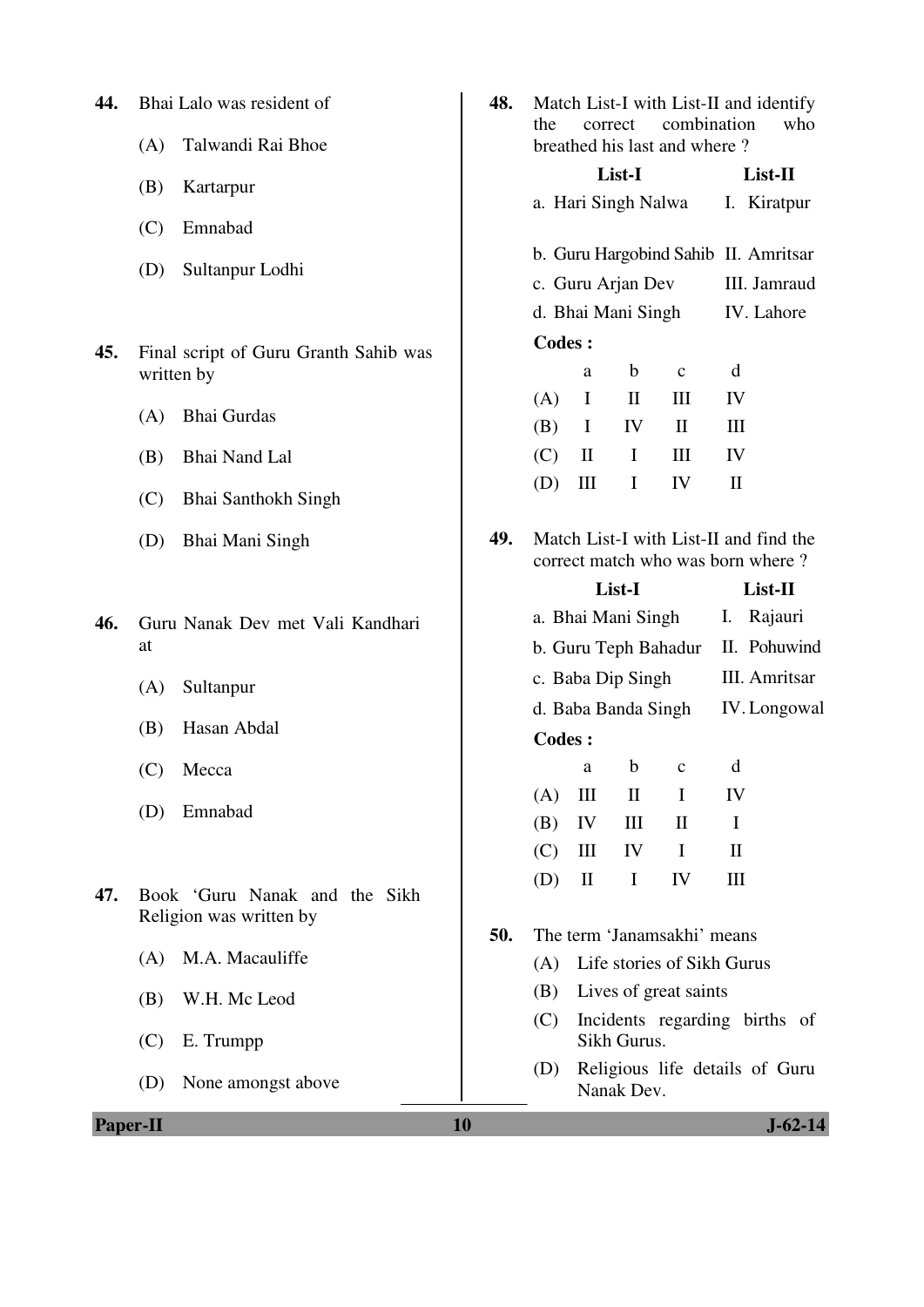| 44. | भाई लालो यहाँ का निवासी था :                   | 48. | सूची-I और सूची-II का मिलान करके बताएं<br>किसने कहां श्वास त्यागे ? इसको कूट से पहचानें : |                                                         |  |  |  |
|-----|------------------------------------------------|-----|------------------------------------------------------------------------------------------|---------------------------------------------------------|--|--|--|
|     | तलवंडी राए भोए<br>(A)                          |     | सूची-I                                                                                   | सूची-II                                                 |  |  |  |
|     | (B)<br>करतारपुर                                |     | a.   हरी सिंह नलवा                                                                       | कीरतपुर<br>Ι.                                           |  |  |  |
|     | (C)<br>एमनाबाद                                 |     | b. गुरु हरगोविंद                                                                         | П.<br>अमृतसर                                            |  |  |  |
|     | (D)<br>सुलतानपुर लोधी                          |     | c. गुरु अरजन देव                                                                         | जमरौद<br>III.                                           |  |  |  |
|     |                                                |     | d. भाई मनी सिंह                                                                          | लाहौर<br>IV.                                            |  |  |  |
|     |                                                |     | कूट :                                                                                    |                                                         |  |  |  |
| 45. | गुरु ग्रंथ साहेब की आखिरी बीड़ लिखने वाले थे : |     | $\mathbf b$<br>a                                                                         | $\mathbf d$<br>$\mathbf C$                              |  |  |  |
|     | भाई गुरदास<br>(A)                              |     | $\bf{I}$<br>$\mathbf{I}$<br>(A)<br>(B)<br>$\mathbf I$<br>IV                              | III<br>IV<br>$\mathbf{I}$<br>Ш                          |  |  |  |
|     | भाई नंदलाल<br>(B)                              |     | (C)<br>$\mathbf{I}$<br>$\bf{I}$                                                          | $\mathop{\rm III}\nolimits$<br>IV                       |  |  |  |
|     |                                                |     | (D)<br>$\rm III$<br>$\mathbf I$                                                          | IV<br>$\mathbf{I}$                                      |  |  |  |
|     | भाई संतोख सिंह<br>(C)                          |     |                                                                                          |                                                         |  |  |  |
|     | भाई मनी सिंह<br>(D)                            | 49. | स्थान का सही कूट पहचाने :                                                                | सूची-I का सूची-II से मिलान करके इनके जन्म               |  |  |  |
|     |                                                |     | सूची-I                                                                                   | सूची-II                                                 |  |  |  |
| 46. | गुरु नानक देव यहाँ पर वली कंधारी को मिले :     |     | a.  भाई मनीसिंह                                                                          | रजौरी<br>Ι.                                             |  |  |  |
|     | (A)<br>सुलतानपुर                               |     | b. गुरु तेग बहादुर                                                                       | पहुविन्ड<br>П.                                          |  |  |  |
|     | हसन अबदाल                                      |     | c. बाबा दीप सिंह                                                                         | Ш.<br>अमृतसर                                            |  |  |  |
|     | (B)                                            |     | d. बाबा बन्दा सिंह                                                                       | लोंगोवाल<br>IV.                                         |  |  |  |
|     | (C)<br>मक्का                                   |     | कूट :                                                                                    |                                                         |  |  |  |
|     | (D) एमनाबाद                                    |     | a a                                                                                      | b c<br>d                                                |  |  |  |
|     |                                                |     | (A)<br>Ш<br>$\mathbf{I}$                                                                 | $\bf{I}$<br>IV                                          |  |  |  |
| 47. | 'गुरु नानक एंड द सिख रिलीजन' किताब के          |     | (B)<br>IV<br>Ш<br>(C)<br>Ш<br>IV                                                         | $\mathbf{I}$<br>$\bf{I}$<br>$\mathbf I$<br>$\mathbf{I}$ |  |  |  |
|     | लेखक हैं                                       |     | (D)<br>$\mathop{\mathrm{II}}\nolimits$<br>$\mathbf I$                                    | IV<br>$\rm III$                                         |  |  |  |
|     |                                                |     |                                                                                          |                                                         |  |  |  |
|     | ऐम.ए. मैकालिफ<br>(A)                           | 50. | शब्द 'जनमसाखी' का अर्थ है :                                                              |                                                         |  |  |  |
|     | डब्ल्यू. एच. मेकलियोड<br>(B)                   |     | सिख गुरु साहिबान की जीवनियां<br>(A)                                                      |                                                         |  |  |  |
|     | ई. टरंप<br>(C)                                 |     | महान संतों की जीवनियां<br>(B)                                                            |                                                         |  |  |  |
|     | इनमें से कोई नहीं<br>(D)                       |     | (C)                                                                                      | सिख गुरु साहिबान की जन्म कथाएं                          |  |  |  |
|     |                                                |     | (D)                                                                                      | गुरु नानक देव की धार्मिक जीवन कथा                       |  |  |  |
|     | $J - 62 - 14$                                  | 11  |                                                                                          | Paper-II                                                |  |  |  |